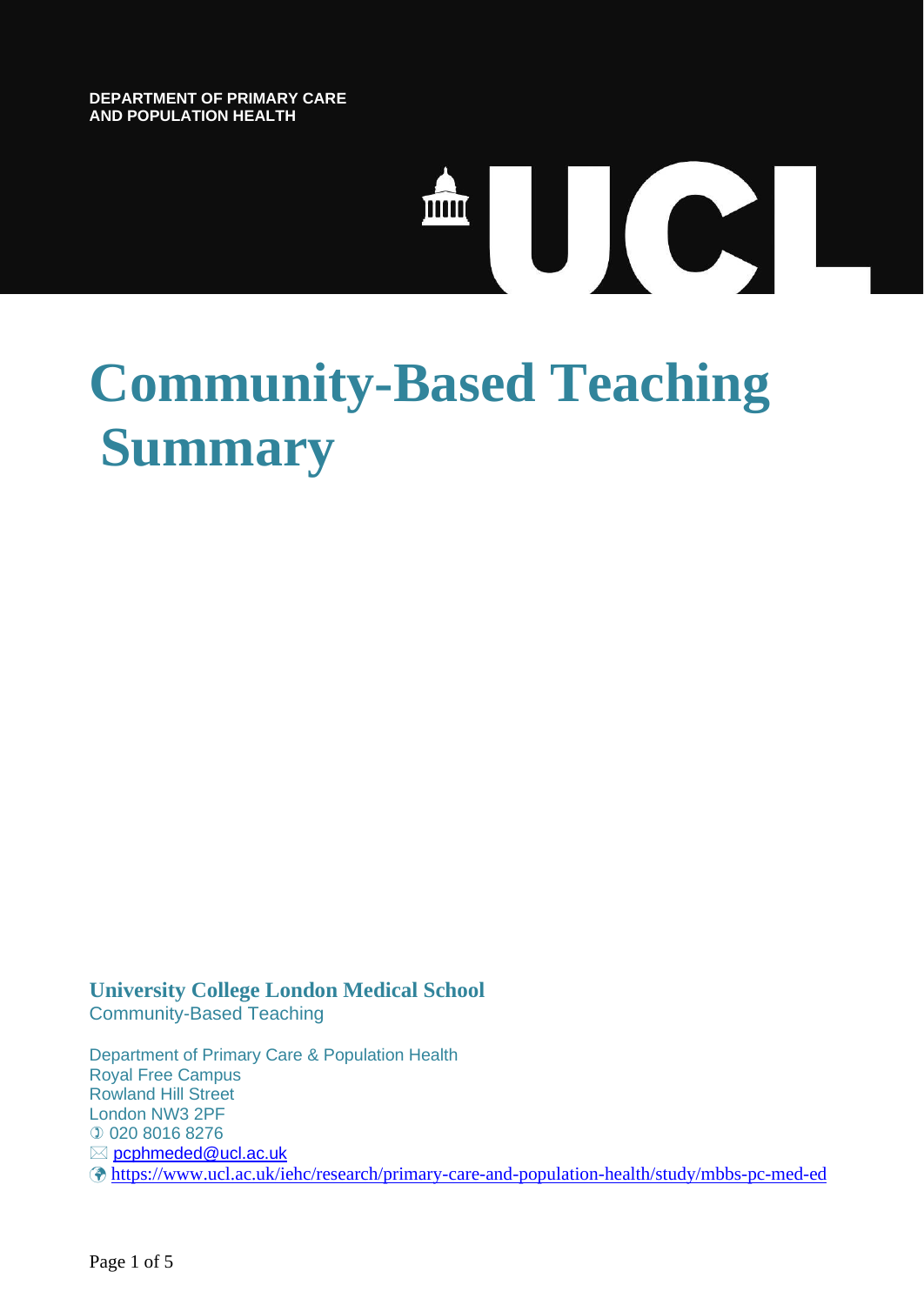#### **Community-Based Teaching at UCL Medical School**

University College London Medical School is committed to delivering a significant proportion of its undergraduate medical curriculum in community settings. This currently amounts to approximately 10% of the overall taught course. We have several well-established programmes in which GPs teach medical students in their own practices, often in subject areas which have traditionally been taught exclusively in the hospital.

In addition to traditional **'Core' General Practice** attachments, where GPs supervise individual students for their six-week GP placements in year five or four-week GP placements in year six, we provide a variety of innovative programmes of practice-based teaching involving groups of two or more students in the following areas:

- **Patient Pathway in Integrated and Community Care: GP Placements**
- **E** Integrated BSc in Primary Care Research and Clinical Practice
- **E** Medicine in the Community
- **Care of the Older Person**
- **Dermatology**
- **Mental Health**

The GPs involved in Community-Based Teaching (CBT) are invited to regular training and curriculum development sessions, which bring together tutors, educationalists and hospital colleagues from relevant specialties. GPs are paid to teach in their practice in protected time on a fixed, regular basis. All teaching is evaluated on-line by students, and feedback is monitored via our established quality assurance programme. We are building upon our extensive experience of course delivery with a programme of educational research aiming to promote the sharing of ideas and innovations related to community-based medical education through seminars, publications and conferences.

There are also opportunities for interested GPs to get involved in teaching larger groups of students within a variety of campus-based seminars and workshops, as well as teaching special interest "Student Selected Components" (SSCs) for small groups of students in years one, two and six.

The following pages summarise the range of GP teaching activity taking place within the UCL Medical School curriculum, and the areas of responsibility of key staff involved in the CBT group.

*Professor Sophie Park MBChB M.Med. Sci (dist) MRCGP (dist) SFHEA, EdD*  Director Undergraduate Medical Education (Community and Primary Care) Head of Teaching Primary Care and Population Health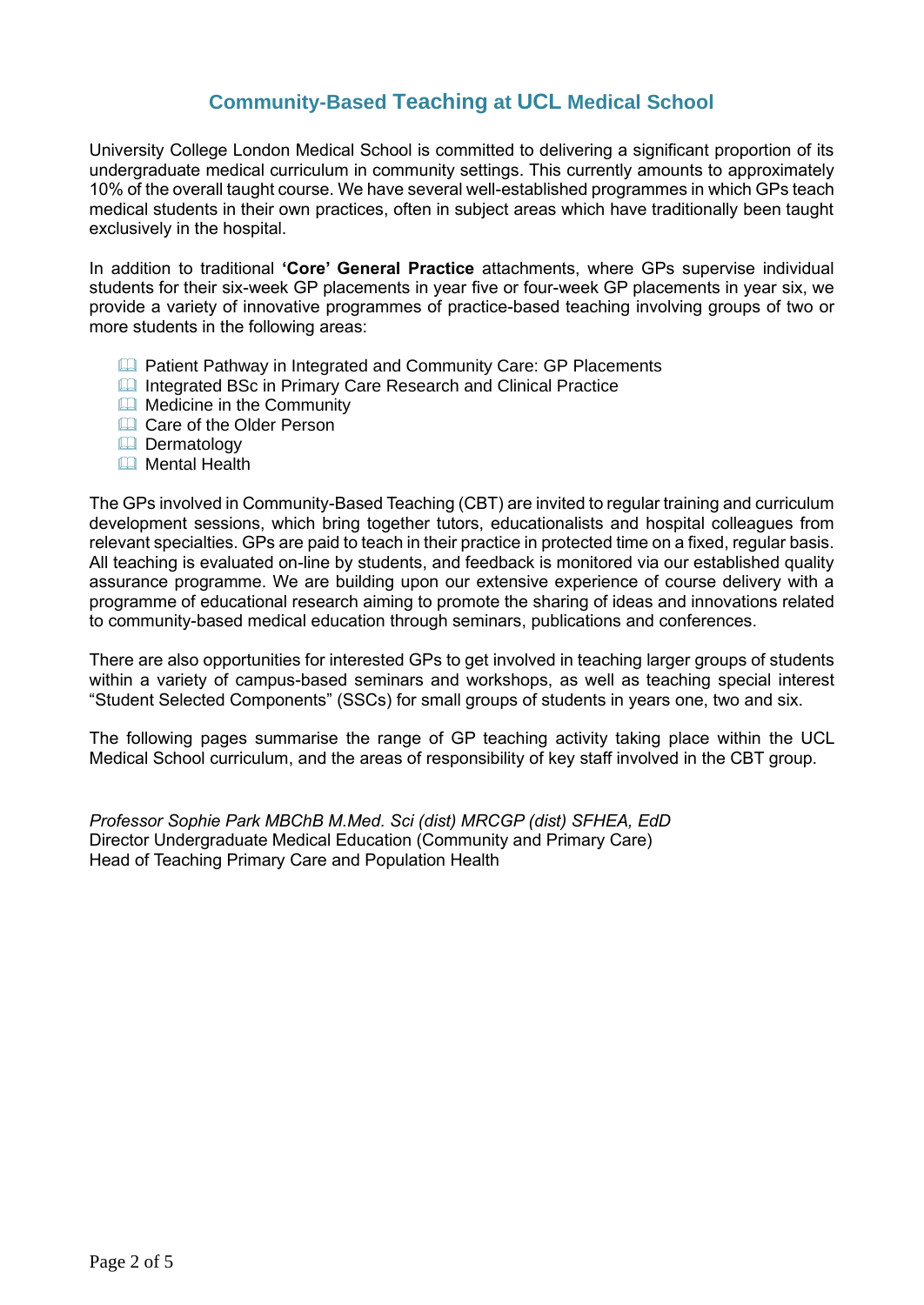## **Undergraduate Community-Based Teaching**

| <b>Practice-based teaching</b>                                         |                                             |                          |                                          |                                               |
|------------------------------------------------------------------------|---------------------------------------------|--------------------------|------------------------------------------|-----------------------------------------------|
| <b>Long-term placements</b>                                            | Number of days & duration                   | <b>Times per</b><br>year | <b>Teaching</b><br>days                  | <b>Usual</b><br>group size                    |
| Integrated BSc in Primary<br>Care Research and Clinical<br>Practice    | Around 20 days over 2 terms<br>(Sept-March) | 1                        | Tues (once<br>weekly)                    | $1-2$ per<br>tutor                            |
| Medicine in the Community<br>(general medicine and clinical<br>skills) | 10 days (20 sessions) over 10<br>months     | 1                        | Mon, Tues or<br>Fri<br>(once<br>monthly) | $2 - 8$                                       |
| <b>Short-term placements</b>                                           | <b>Number of days</b>                       | Times per<br>year        | <b>Teaching</b><br>days                  | <b>Usual</b><br>group size                    |
| Patient Pathway and<br><b>Integrated Clinical Care</b>                 | 1 half-day $(1.5 \text{ hrs})$              | 12                       | Thurs or Fri<br>a.m.<br>(weekly)         | $2 - 8$                                       |
| Core General Practice 1<br>(London-based practices)                    | 18 days (36 sessions) over 6<br>weeks       | 6                        | Every day<br>except Weds                 | 1 per tutor<br>2 per<br>practice              |
| Dermatology in Primary Care                                            | 1 half-day (1 session)                      | 6                        | Weds a.m.                                | $2 - 8$                                       |
| Mental Health in Primary<br>Care                                       | 1 half-day (1 session)                      | 6                        | Any, except<br>Weds                      | $2 - 8$                                       |
| Care of the Older Person                                               | 2 half-days (2 sessions)                    | 12                       | Wednesday<br>a.m. Thursday<br>a.m.       | $2 - 8$                                       |
| Final year GP Assistantship<br>(out-of-London practices)               | 19 days (38 sessions) over 4<br>weeks       | 6                        | Every day<br>except Weds<br>p.m.         | 1 per tutor<br><b>or</b><br>2 per<br>practice |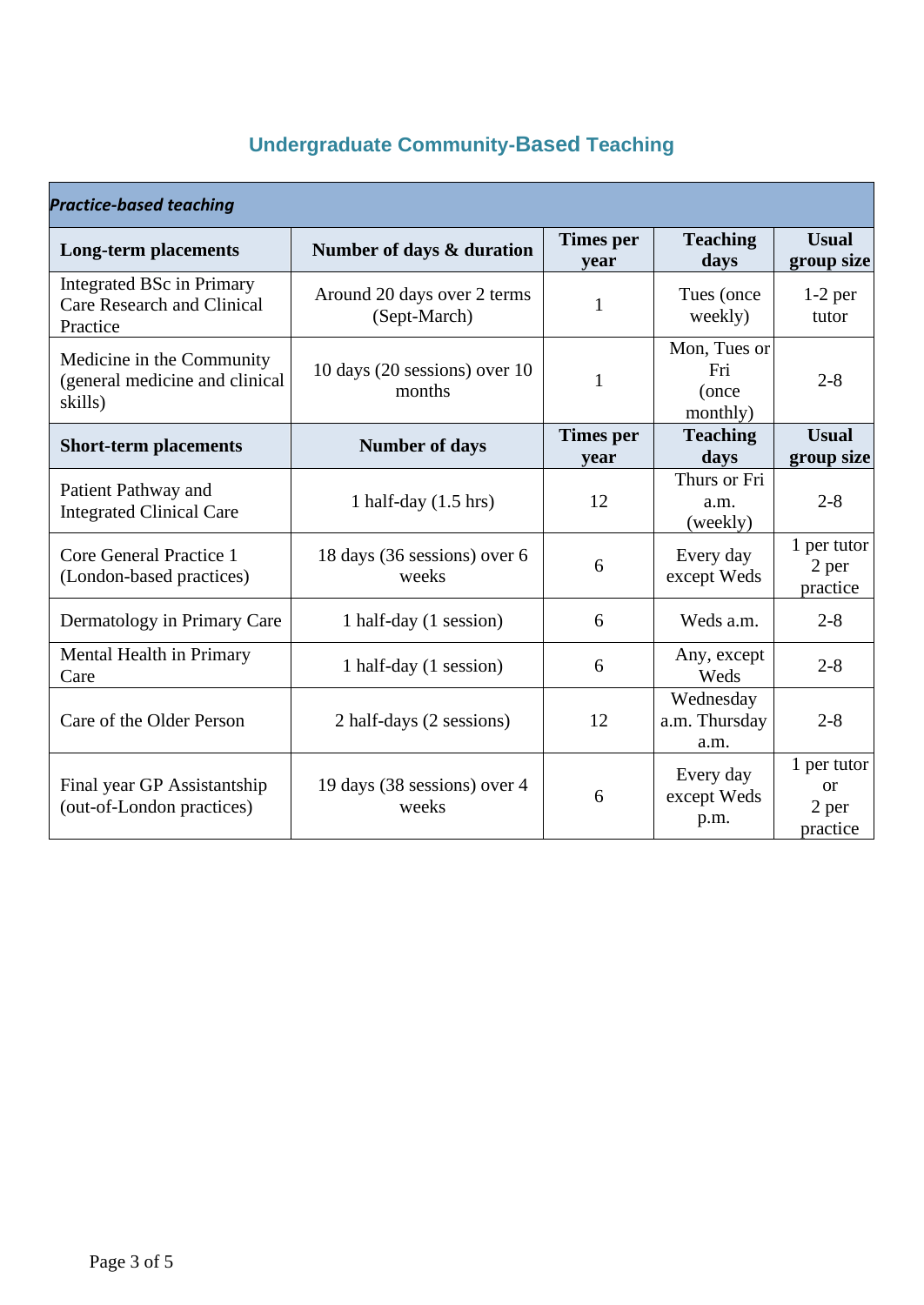## **Organisational Structure of PCPH Community-Based Teaching**

| sigamodilonal oli dotal oli 1 lohti loominamity |                                                          |                                                                                                                                  |  |  |
|-------------------------------------------------|----------------------------------------------------------|----------------------------------------------------------------------------------------------------------------------------------|--|--|
| <b>Primary Care Teaching Committee (PCTC)</b>   |                                                          |                                                                                                                                  |  |  |
| Sophie Park                                     | sophie.park@ucl.ac.uk                                    | Director Undergraduate Medical Education<br>(Community and Primary Care), Head of Teaching<br>Primary Care and Population Health |  |  |
| Sadie Lawes-Wickwar                             | sadie.wickwar.09@ucl.ac.uk                               | Years 1 & 2 Patient Pathway and Community Care<br>Lead                                                                           |  |  |
| Sara Thompson                                   | sara.thompson@ucl.ac.uk                                  | Years 1 & 2 Patient Pathway and Community Care<br>GP placements Lead                                                             |  |  |
| Surinder Singh                                  | s.singh2@ucl.ac.uk                                       | Year 3 iBSc in Primary Care Lead                                                                                                 |  |  |
| Joe Rosenthal                                   | j.rosenthal@ucl.ac.uk                                    | Year 3 iBSc Chair of Board of Examiners                                                                                          |  |  |
| Melvyn Jones                                    | melvyn.jones@ucl.ac.uk                                   | Year 4 Medicine in the Community Lead, Year 5<br>Care of the Older Person Lead                                                   |  |  |
| Joe Rosenthal                                   | j.rosenthal@ucl.ac.uk                                    | Year 5 Core GP Lead                                                                                                              |  |  |
| Shoba Poduval                                   | s.poduval@ucl.ac.uk                                      | Year 5 Culinary Medicine                                                                                                         |  |  |
| Will Coppola                                    | w.coppola@ucl.ac.uk                                      | Year 6 GP Assistantship Lead & Student Support<br>and eLearning Lead                                                             |  |  |
| Henry Goodfellow, Agalya<br>Ramanathan          | henry.goodfellow.12@ucl.ac.uk,<br>a.ramanathan@ucl.ac.uk | Year 5 Child Health & Women's Health Lead                                                                                        |  |  |
| Sara Thompson                                   | sara.thompson@ucl.ac.uk                                  | Year 5 Dermatology Lead                                                                                                          |  |  |
| Patricia Schartau                               | patricia.schartau@ucl.ac.uk                              | Year 5 Mental Health Lead                                                                                                        |  |  |
| Fiona Hamilton                                  | f.hamilton@ucl.ac.uk                                     | <b>SDOH Lead</b>                                                                                                                 |  |  |
| Fiona Stevenson                                 | f.stevenson@ucl.ac.uk                                    | Lead for Medical Sociology teaching, Head of the<br>Department of Primary Care and Population Health                             |  |  |
| Orla O'Donnell                                  | o.o'donnell@ucl.ac.uk                                    | Departmental manager                                                                                                             |  |  |
| Angelika Zikiy                                  | a.zikiy@ucl.ac.uk                                        | Teaching Administrator Group Lead                                                                                                |  |  |
| Dayana Soto Castellon                           | a.zikiy@ucl.ac.uk                                        | <b>Teaching Administrator</b>                                                                                                    |  |  |
| Wahida Mizan                                    | w.mizan@ucl.ac.uk                                        | <b>Teaching Administrator</b>                                                                                                    |  |  |
| Sandra Soria Medina                             | s.medina@ucl.ac.uk                                       | <b>Teaching Administrator</b>                                                                                                    |  |  |
| Diana Kwan                                      | diana.kwan@ucl.ac.uk                                     | Teaching & Learning Administrator                                                                                                |  |  |
| Rosemary Koper                                  | rosemary.koper.15@ucl.ac.uk                              | <b>Teaching Finance Administrator</b>                                                                                            |  |  |